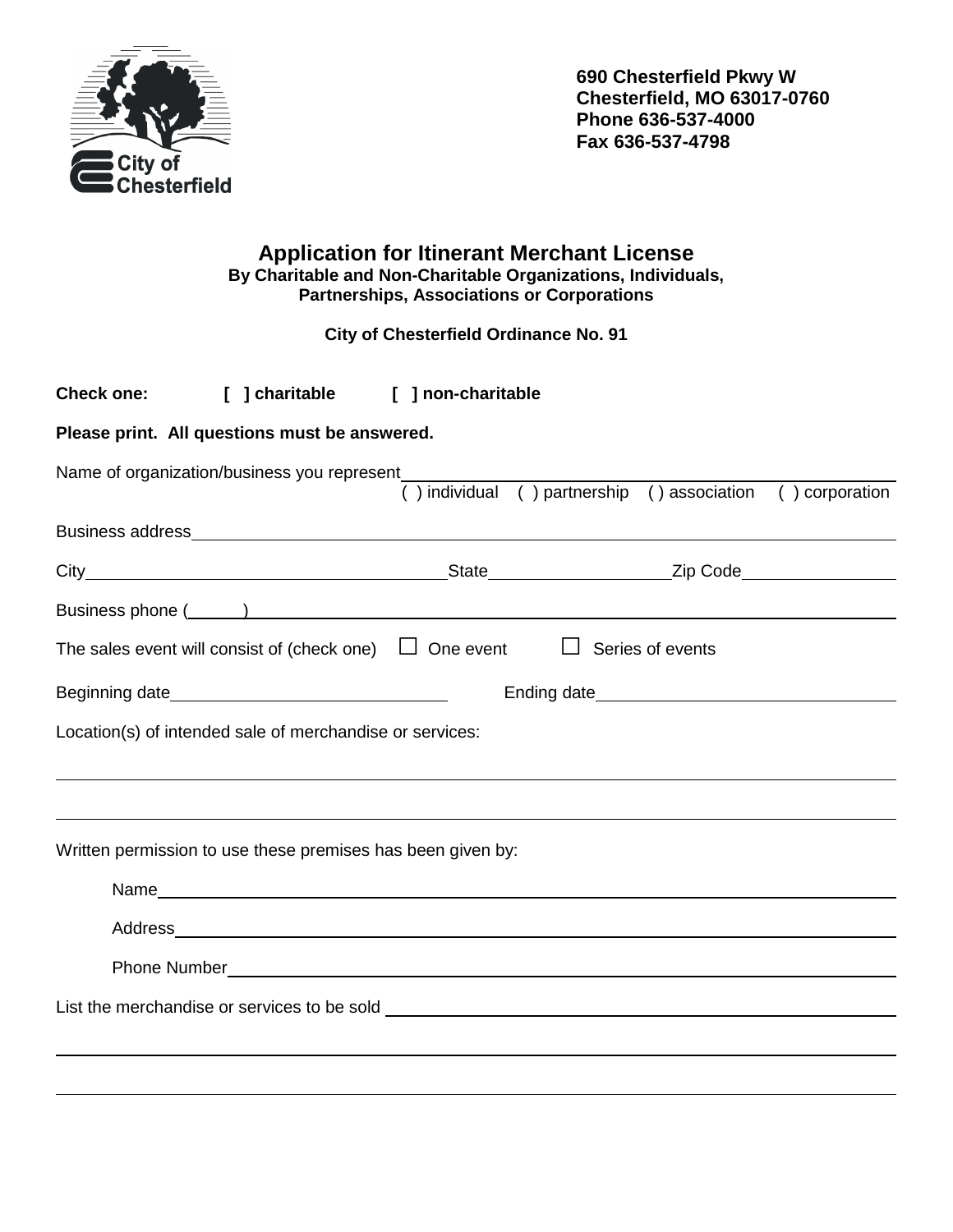| Does the sales event involve any food articles? | <u>I</u> f "yes", explain |
|-------------------------------------------------|---------------------------|
|-------------------------------------------------|---------------------------|

L Is the organization a non-profit, charitable organization? If "yes", please attach a copy of the certification from the State of Missouri as to your tax-exempt status. If applying for an Itinerant Merchant license for charitable purposes, describe the reason for this sales event and tell what use will be made of the proceeds  $\overline{a}$ Local address of organization **Exercise 2018 Constant Constant Constant Constant Constant Constant Constant Constant Constant Constant Constant Constant Constant Constant Constant Constant Constant Constant Constant Cons**  $\overline{a}$ Relationship between organization and applicant<br>
<u>Examples</u> 2021<br>
2022<br>
2022<br>
2023<br>
2023<br>
2023<br>
2023<br>
2023<br>
2023<br>
2023<br>
2023<br>
2023<br>
2023<br>
2023<br>
2023<br>
2023<br>
2023<br>
2023<br>
2024<br>
2023<br>
2024<br>
2024<br>
2024<br>
2024<br>
2025  $\overline{a}$ List names & addresses of officers/partners of the organization  $\overline{a}$ Date of previous application, if any example of the state of previous control of the state of the state of the state of the state of the state of the state of the state of the state of the state of the state of the state o Give the name and address of the person or organization in direct charge of conducting the solicitation  $\overline{a}$ How many sales personnel will be engaged?<br>
Will sales personnel be paid?
<br>
Mill sales personnel be paid?

Will sales personnel be paid?

Will sales personnel be paid?

Will sales personnel be paid?

Will sales personnel be References: Give names, addresses, and telephone numbers of two individuals who may be contacted as references on the nature and character of this work.  $\overline{a}$ 

Has a license issued by the City of Chesterfield ever been revoked or refused?